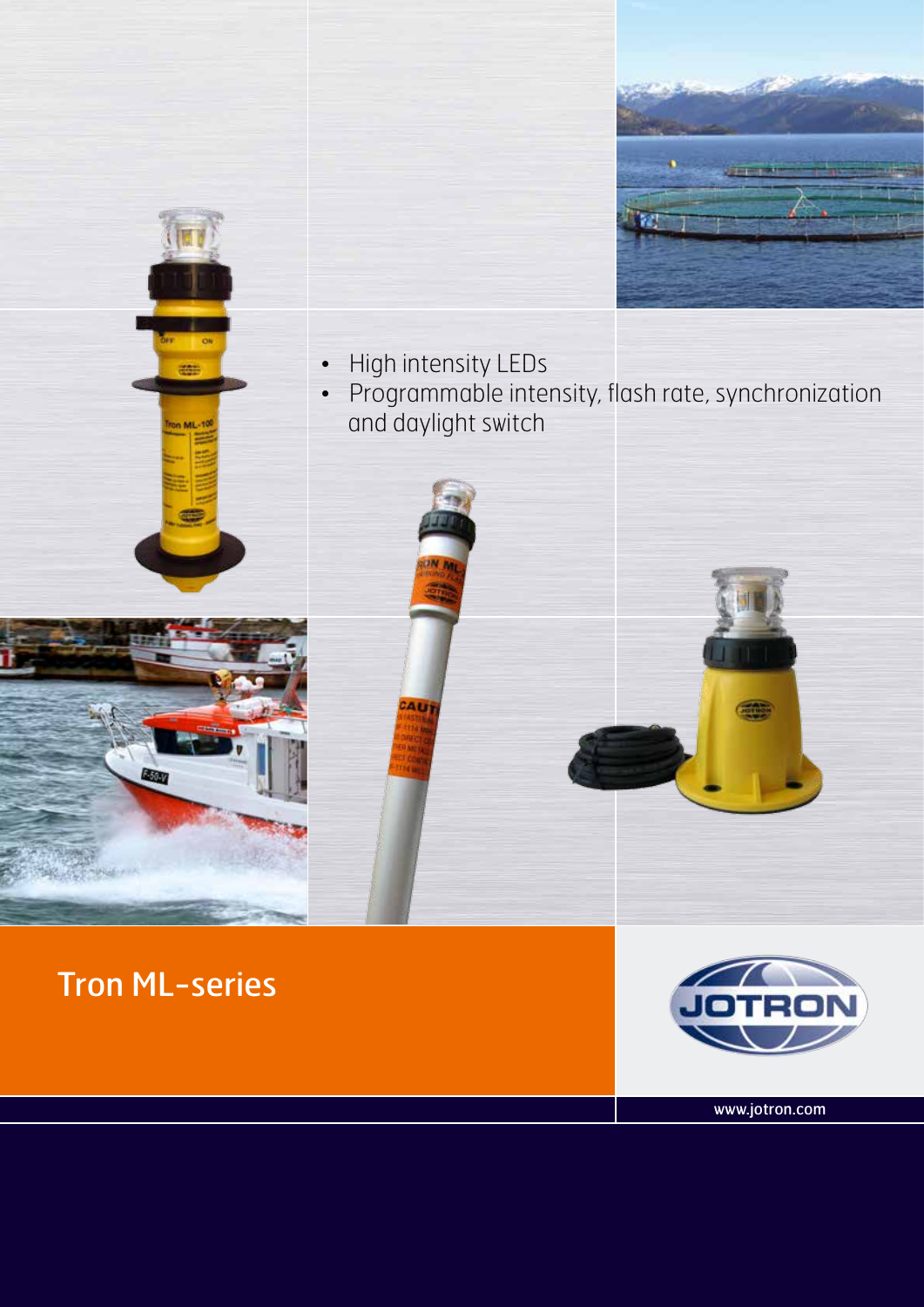

## For marking of fishing equipment such as nets and long line equipment, buoys, seismic cables, anchor chains and moorings, fish farms, oil cables and offshore installations.

The Tron ML-series has high intensity LEDs with several enhanced features implemented. They can be activated through programming of:

- Light-intensity
- Flash-rate
- Synchronization (and master/slave)
- Daylight switch (with adjustable ambient light level for ON/OFF)
- **Tron ML-100** is powered by 3 Alkaline D-sized battery cells, total of 4.5 VDC
- Tron ML-200 is powered by a special high capacity battery pack at 4.5 VDC
- Tron ML-300 uses external 10-27 VDC

The Tron ML-series has a module-based construction, making them user-friendly during any service and repair.

The Tron ML-series replaces the previous MF-marking light series from Jotron.

Tron ML-100 is mechanical identical with previous marking lights MF-1111 LED, MF-1112 and MF-1111B powered by 3 Alkaline D-sized battery cells.

Tron ML-200, based on the Tron ML-series El-unit in combination with the aluminum tube from previous MF-1114 series, is the new long-life operation 4.5 VDC marking light.

Tron ML-300 will replace the previous MF-1117, 1118 and 1119 - and has the same mechanical "foot-print".

Tron ML-El unit, 4.5 VDC and 10-27 VDC The Tron ML-series El-unit is used in all the Tron ML-series of marking lights with different programming.

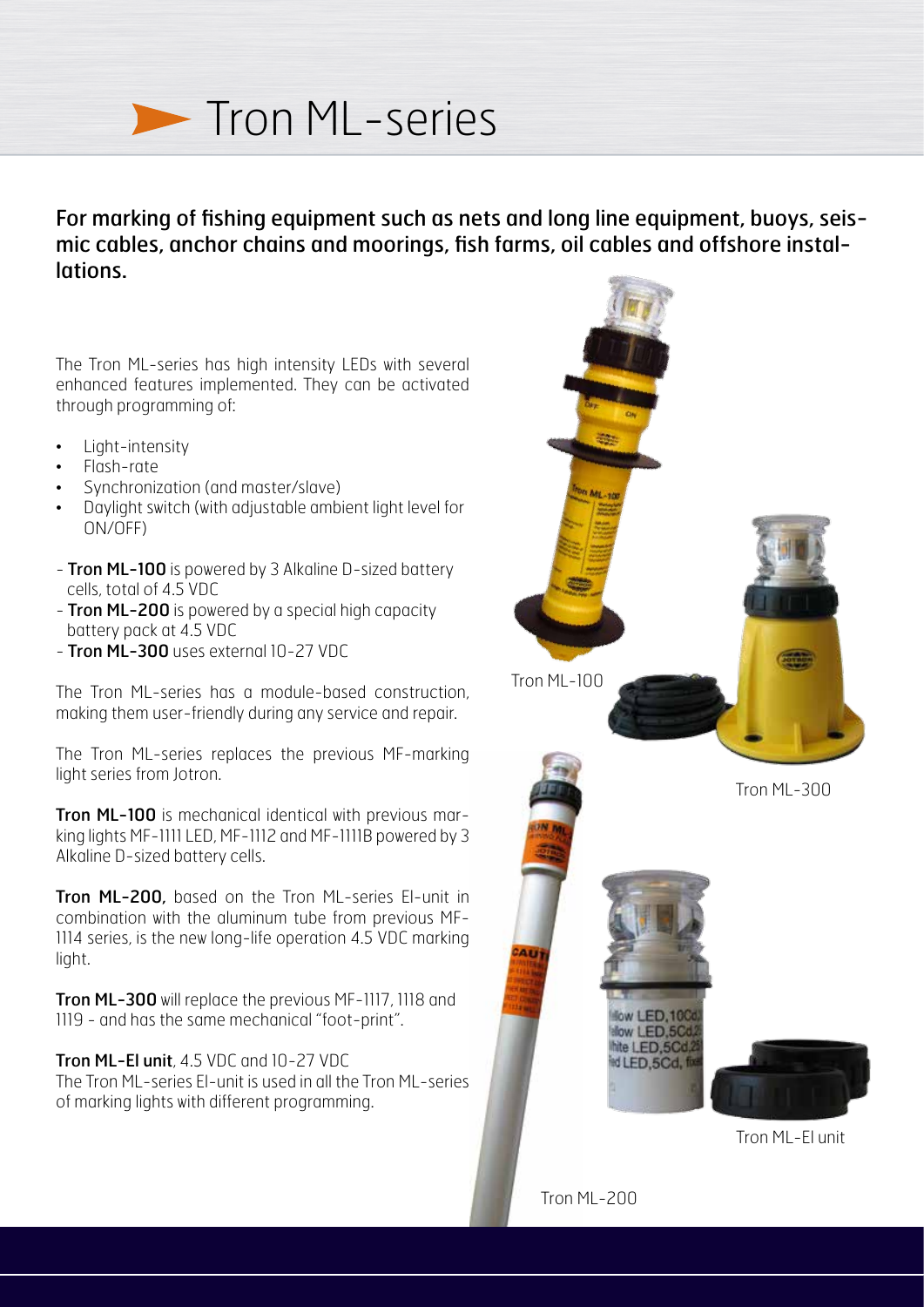

Syncronization master current drain @ 4.5 VDC = 20 mA. Expected operation with ML-100 battery 3 x 1.5 VDC D-sized battery cells = 32 days. Expected operation with ML-200 battery-pack (X-91585) = 225 days.

| SPESIFICATIONS/TYPES:               | Tron ML-100                           | Tron ML-200                           | Tron ML-300                           |  |  |
|-------------------------------------|---------------------------------------|---------------------------------------|---------------------------------------|--|--|
|                                     |                                       |                                       |                                       |  |  |
| Material housing                    | ABS                                   | Aluminium                             | ABS                                   |  |  |
| Material lens                       | Lexan                                 | Lexan                                 | Lexan                                 |  |  |
| Light system                        | LED (white, yellow or red)            | LED (white, yellow or red)            | LED (white, yellow or red)            |  |  |
| Light intensity (Red LED 5-Cd only) | 5- or 15-Cd (Candela)                 | 5- or 15-Cd                           | $5-$ or $15-$ Cd                      |  |  |
| Surface range                       | 2 or 3 NM (nautical miles)            | 2 or 3 NM                             | 2 or 3 NM                             |  |  |
| Waterproof                          | Down to 500 meters                    | Down to 100 meters                    | IP-68 5m/lhour                        |  |  |
| Operation time @ 0-degrees C*       |                                       |                                       |                                       |  |  |
| Current drain approx.               |                                       |                                       |                                       |  |  |
| Activation switch                   | Magnet/reed and daylight-sensor       | On/Off by daylight-sensor only        | On/Off by daylight-sensor only        |  |  |
| Flash-rate                          | 25-flash/min                          | 25 flash/min or Oc Y 2s               | 25 flash/min or Oc Y 2s or fixed      |  |  |
| Software programming                | Flash rate, intensity, sync, daylight | Flash rate, intensity, sync, daylight | Flash rate, intensity, sync, daylight |  |  |
|                                     | switch                                | switch                                | switch                                |  |  |
| Power/battery-type                  | 4.5 VDC, 3 x Alkaline D-size battery  | 4.5 VDC special battery-pack          | 10-27 VDC external power              |  |  |
|                                     | cells                                 |                                       |                                       |  |  |
| Lens colour                         | White                                 | White                                 | White                                 |  |  |
| LED colour standard                 | White or yellow                       | White or yellow                       | White or yellow                       |  |  |
| LED colour option                   | Red                                   | Red                                   | Red                                   |  |  |
| Dimensions approx.                  | Length: 335 mm / Ø: 100 mm            | Length: 1615 mm / Ø: 70/50 mm         | Length: 155 mm / Ø: 100 mm            |  |  |
| Fixing option                       | Floater Jotron part.no X-98885        | Various floaters                      | Rigid-mounting                        |  |  |
|                                     |                                       |                                       |                                       |  |  |